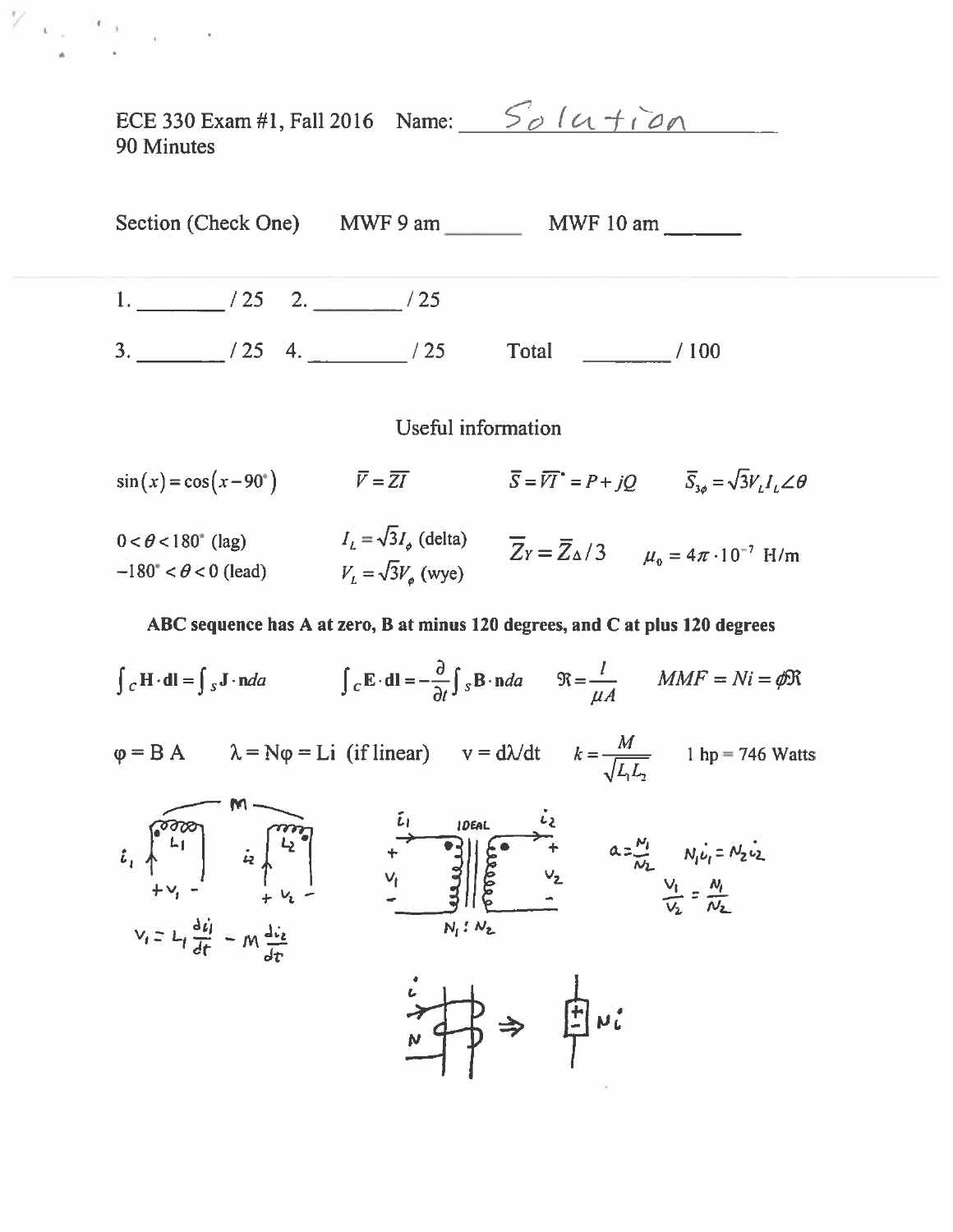

# Problem 1. (25 points)

A feeder with an impedance of 0.1+j0.2 Ohms supplies a single-phase 20kW, 0.85 lagging power factor load. The voltage across the load is  $v(t) = \sqrt{2}$  (120) sin(377t +  $\pi$ /3)V Calculate:

- a) The source current phasor  $\overline{l}_s$  and the instantaneous  $i_s(t)$
- b) The source (sending end) voltage phasor  $\bar{V}_n$ .
- c) The power factor angle at the sending end
- d) The total complex power supplied by the source,  $S_{total}$
- e) The magnitude of the voltage at the receiving end if the load is removed (open circuited)

a) 
$$
\hat{V}_L = 120 \underline{\qquad} 60 - 90^{\circ} \underline{\qquad} = 120 \underline{\qquad} 30^{\circ} \underline{\qquad} \underline{\qquad} 60
$$
  
\n $\overline{S} = \frac{20k}{0.85} \underline{\qquad} 60.85 \underline{\qquad} 10k = 23529 \underline{\qquad} 231.79^{\circ} \underline{\qquad} 14$   
\n $\overline{L}_s = \overline{L}_L = (\frac{5}{\overline{t}_L})^* = \frac{23529 \underline{\qquad} 23.79^{\circ}}{120 \underline{\qquad} 20^{\circ}} = 196 \underline{\qquad} 1 - 61.79^{\circ} \underline{\qquad} 14$   
\n $\vec{L}_s (t) = 196 \underline{\qquad} 112 \underline{\qquad} 126 \underline{\qquad} 130 \underline{\qquad} 130$   
\n $\vec{L}_s (t) = 196 \underline{\qquad} 112 \underline{\qquad} 165 \underline{\qquad} 164 \underline{\qquad} 1 - 61.79^{\circ} \underline{\qquad} 14$   
\nb)  $\overline{V}_s = \overline{V}_L + \overline{L}_s \overline{Z}_f = 120 \underline{\qquad} 230^{\circ} + (196 \underline{\qquad} 1 - 61.79^{\circ}) (\underline{\qquad} 0.1 + j \underline{\qquad} 0.2)$   
\n $= 159 \underline{\qquad} 1 - 21.68^{\circ} \underline{\qquad} 1$   
\nc)  $p_1$ . angle =  $\theta_{V_x} - \theta_{L_s} = -21.68^{\circ} + 61.79^{\circ} = 40.1^{\circ}$   
\nd)  $\overline{S}_{total} = \overline{V}_s \cdot \overline{L}_s^* = (159 \underline{\qquad} 21.68^{\circ}) (\underline{196} \underline{\qquad} 1 - 61.79^{\circ})$   
\n $= 31176 \underline{\qquad} 140.1^{\circ} \underline{\qquad} 146$   
\n $\overline{V}_s = 0. \Rightarrow \overline{$ 

e)  $I_{c} = 0$ new

(extra paper at the end)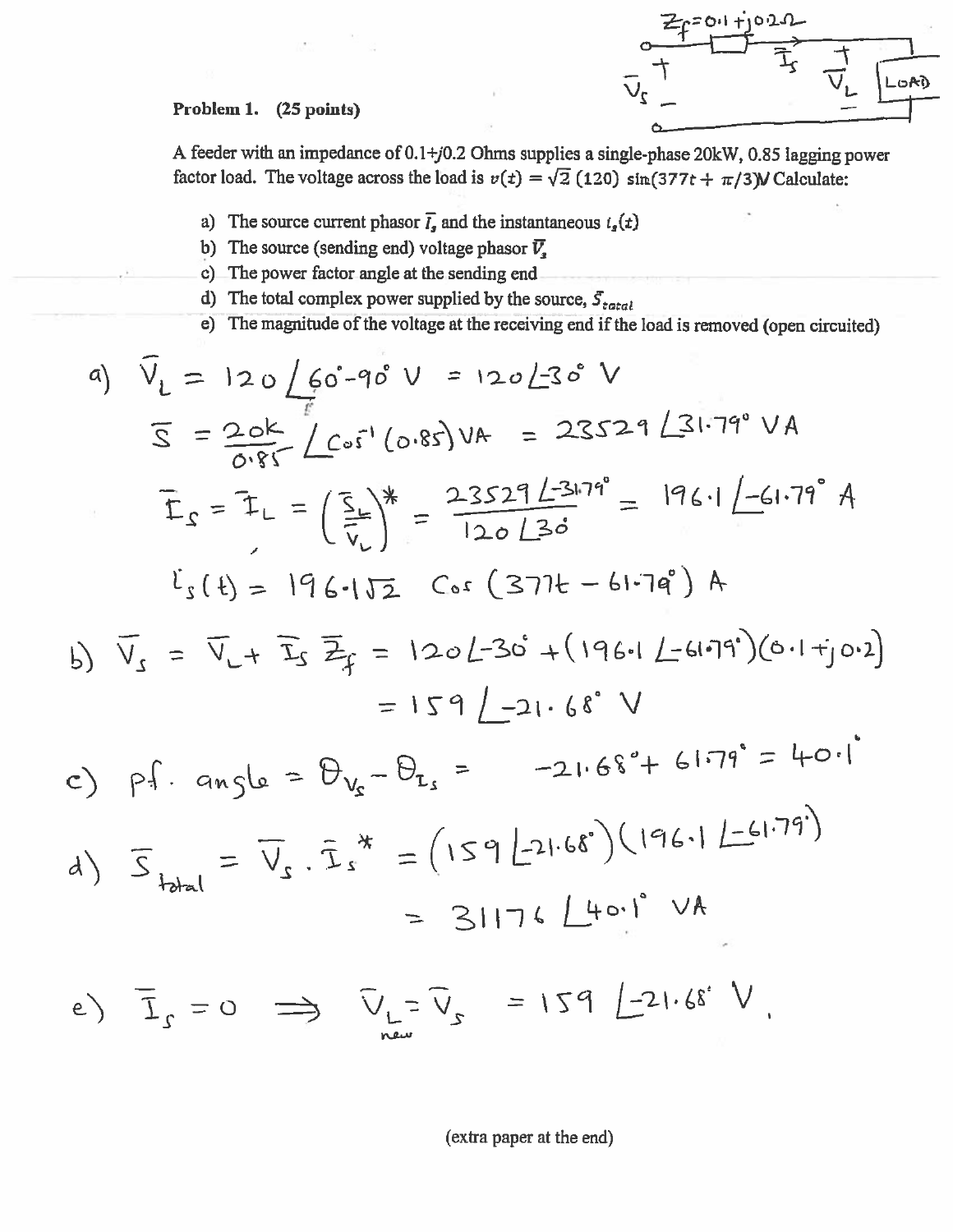# Problem 2. (25 points)

A balanced 3-phase, 208 Volt (line-line), Wye-connected source serves a balanced, 3-phase, Wyeconnected, lagging power factor load. A variable 3-phase capacitor bank is connected across the load in a Delta configuration. Measurements of the source line current for various values of capacitor Vars (3-phase) give the following test results for tests T1 to T8:

|                                                               | $T1$ $T2$ $T3$ $T4$ $T5$ $T6$ $T7$ $T8$ |  |  |                                         |  |
|---------------------------------------------------------------|-----------------------------------------|--|--|-----------------------------------------|--|
| Capacitor Vars (3-phase): 0 200 400 600 800 1,000 1,200 1,400 |                                         |  |  |                                         |  |
| Source line current:                                          |                                         |  |  | 3.75 3.43 3.17 3.00 2.92 2.95 3.07 3.29 |  |

- a) By just looking at the numbers in the table above, about how many Vars (3-phase) would you say the original load (without the capacitors) consumes?
- b) Approximately how many Watts (3-phase) would you say the original load (without the capacitors) consumes?
- c) What is the exact value of the original load  $P + jQ$  (3-phase --- without the capacitors)?
- d) What would the source line current be in test T4 if the same capacitors used in test T4 were connected in a Wye rather than a Delta?

a) *minimum* line current means unity *parent* there  
\nfor 10,15,17. P. 50 2,92A is min, so 
$$
Q=800
$$
 and  
\nb)  $5x208x2.92 = |1052w=P|$   
\nc)  $|P+1Q| = 5x208x3.75 = \sqrt{P^2+Q^2} = 1351$   
\n $|P+1|Q-600| = 5x208 \times 3 = \sqrt{P^2+P^2} = 1351$   
\n6)  $P^2+Q^2 = |351^2 \sqrt{A} \qquad P^2+Q^2-1200Q+360k = |08|^{2}VA$   
\n6)  $P^2+Q^2 = |351^2 \sqrt{A} \qquad P^2+Q^2-1200Q+360k = |08|^{2}VA$   
\n6)  $P=1200Q=-1,016,640$   
\n $\frac{Q=847 \text{ VARS}}{P=1052 \text{ W}}$   
\n70  $T_{c}=3,43A$  (extra paper at the end)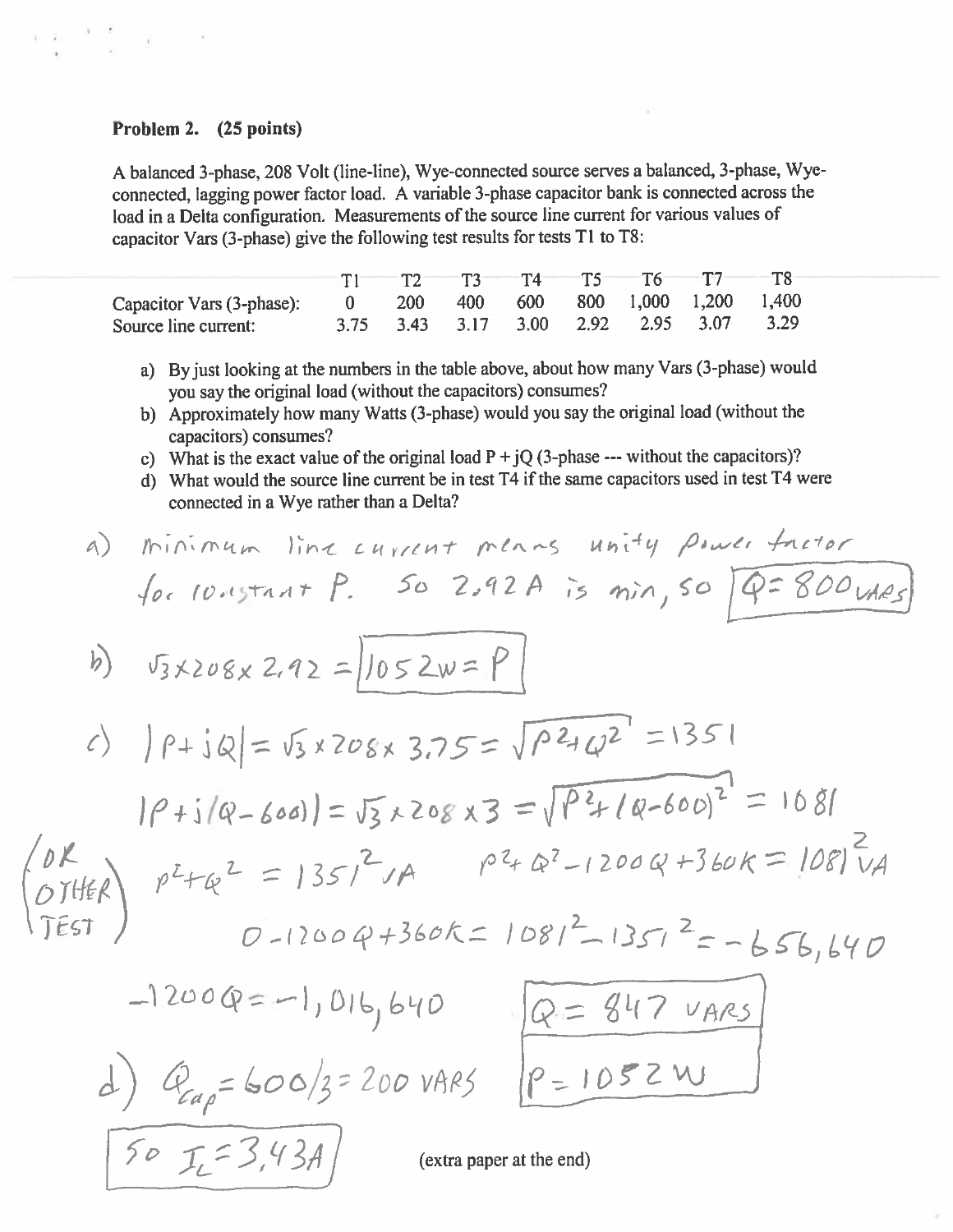# Problem 3. (25 points)

Consider the iron geometry given in the figure below. Assume  $\mu_r$  of the iron core = 1000,  $l_{\text{core}}$ 10 cm,  $l_{\text{gap}} = 0.1$  cm, the cross section of the core is 1 cm by 1 cm, and number of turns is 100. Account for air gap fringing in the following calculations.



- a) Draw the equivalent magnetic circuit and calculate and label all reluctances.
- $b)$ Calculate the inductance of the coil.
- Find the current (assume dc) needed to generate a flux density in the left leg of 0.5 Tesla.  $c)$
- With this same current, what is the flux density in the center and right legs?  $\mathbf{d}$



(extra paper at the end)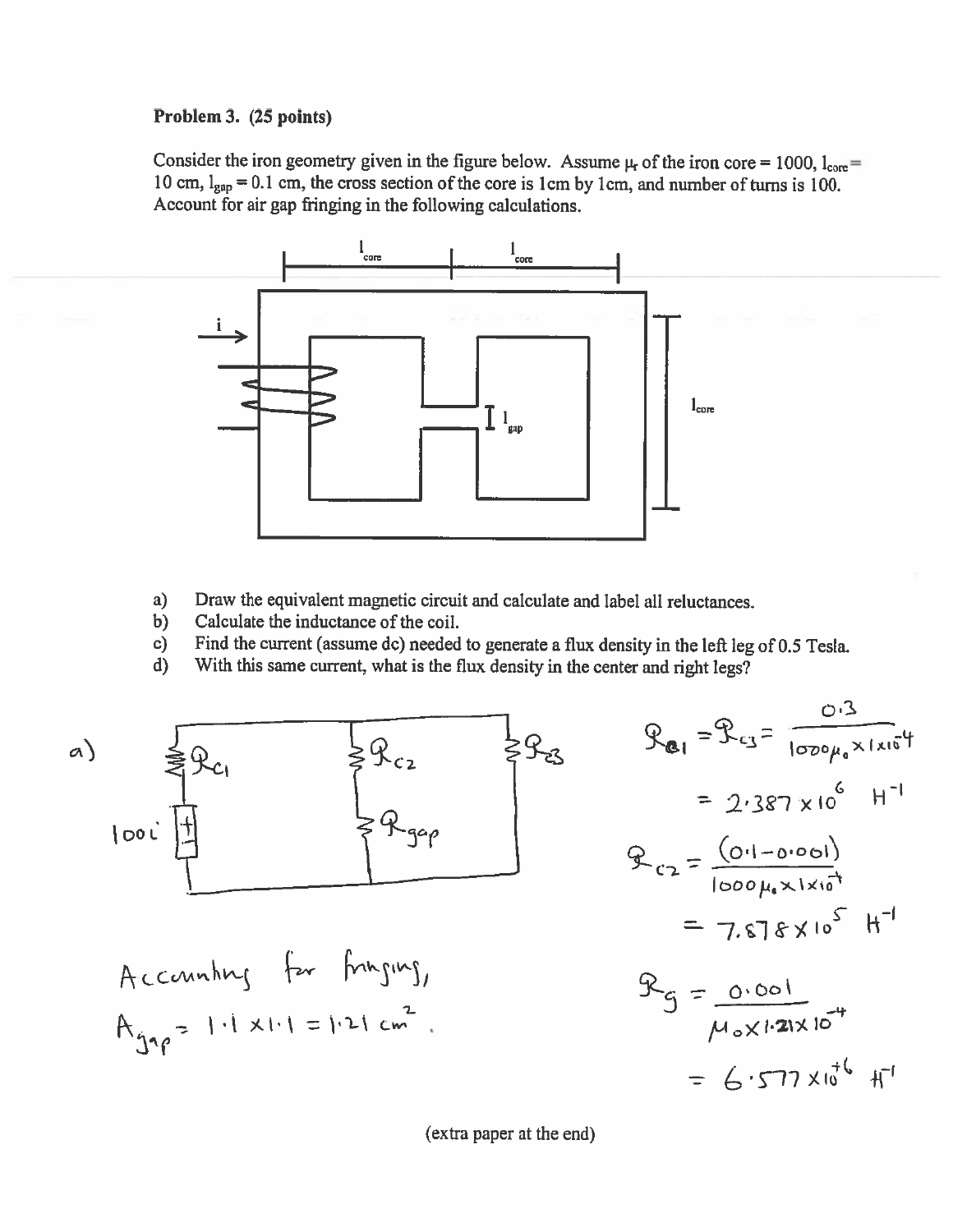b) 
$$
L_{ci1} = N^2
$$
  
\n
$$
T_{total} = N^2
$$
\n
$$
T_{total} = N_{ci} + (R_{ci} + R_{j\gamma})/R_{cs}
$$
\n
$$
= 4.19 \times 10^6 \text{ H}^{-1}
$$
\n
$$
L_{col1} = \frac{100^3}{4.19 \times 10^6} = 2.387 \text{ m H}
$$
\nc) 
$$
= R_{tot} + N_{couq}
$$
\n
$$
I_{00} = R_{tot} \times \Phi_{tot} = 2.387 \text{ H}
$$
\n
$$
I_{00} = R_{tot} \times \Phi_{tot} = 2.387 \text{ H}
$$
\n
$$
I_{00} = R_{tot} \times \Phi_{tot} = 2.378 \times 10^{-4} \text{ W}
$$
\n
$$
I_{00} = R_{tot} \times \Phi_{tot} = 2.378 \times 10^{-5} \text{ W}
$$
\n
$$
R_{ca}
$$
\n
$$
T_{d4} = 2.378 \times 10^{-5} \text{ H}
$$
\n
$$
R_{c4} = 2.378 \times 10^{-5} \text{ H}
$$
\n
$$
R_{c4} = 2.378 \times 10^{-5} \text{ H}
$$
\n
$$
R_{c4} = 2.378 \times 10^{-5} \text{ H}
$$
\n
$$
R_{c4} = 2.378 \times 10^{-5} \text{ H}
$$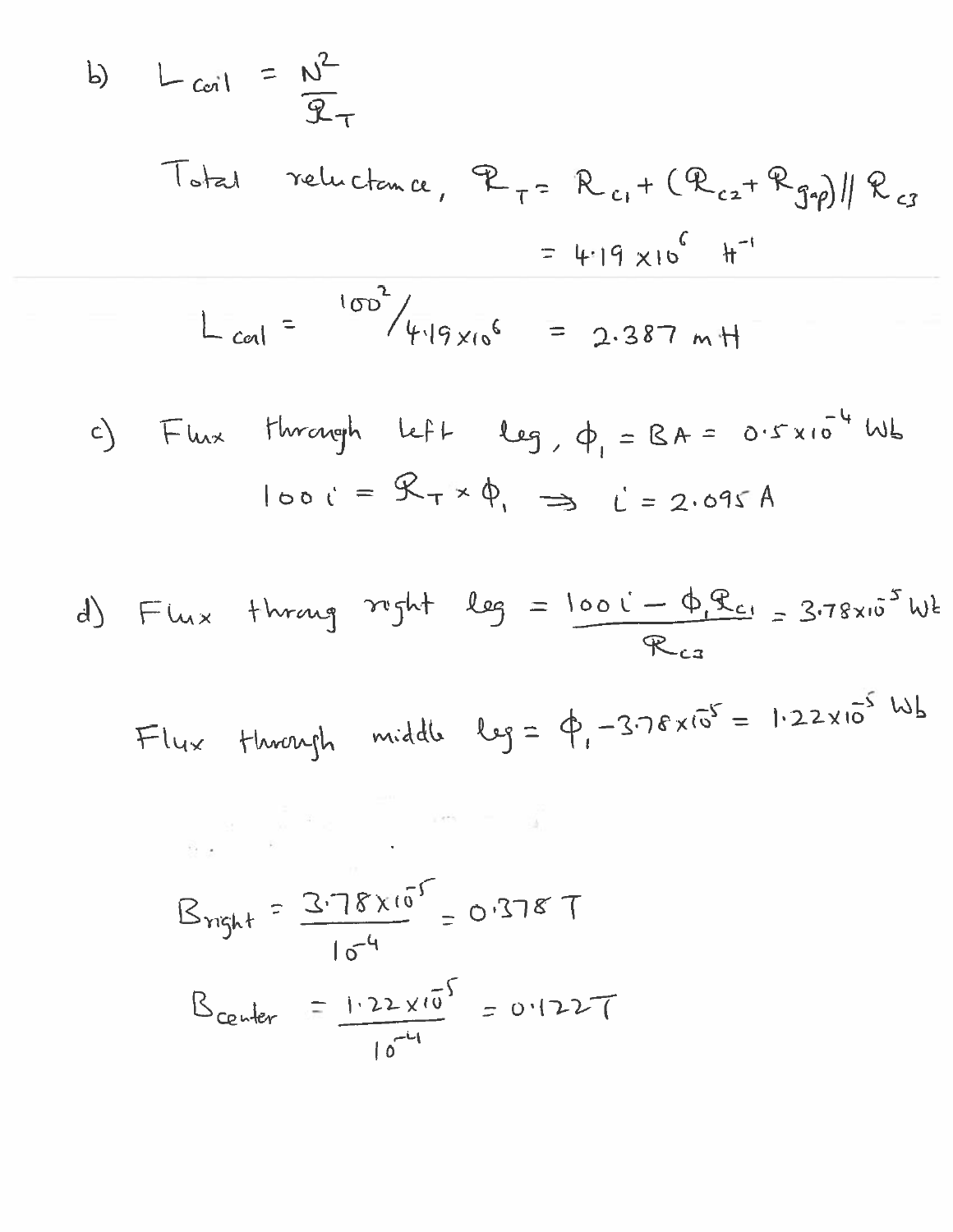#### Problem 4.  $(25$  points)

Two identical coils (each with zero resistance) are located near each other.

When a 60Hz sinusoidal voltage of 120 Volts (RMS) is applied to coil #1, the coil #1 current is 0.5 Amps (RMS) and the voltage measured on the open-circuited coil #2 is 60 Volts (RMS).

What are the self inductances of coil #1 and #2 in Henries?  $(a)$ 

$$
+ \frac{\partial \phi}{\partial x} + \frac{\partial \phi}{\partial y} + \frac{\partial \phi}{\partial z} + \frac{\partial \phi}{\partial z} + \frac{\partial \phi}{\partial z} + \frac{\partial \phi}{\partial z} + \frac{\partial \phi}{\partial z} + \frac{\partial \phi}{\partial z} + \frac{\partial \phi}{\partial z} + \frac{\partial \phi}{\partial z} + \frac{\partial \phi}{\partial z} + \frac{\partial \phi}{\partial z} + \frac{\partial \phi}{\partial z} + \frac{\partial \phi}{\partial z} + \frac{\partial \phi}{\partial z} + \frac{\partial \phi}{\partial z} + \frac{\partial \phi}{\partial z} + \frac{\partial \phi}{\partial z} + \frac{\partial \phi}{\partial z} + \frac{\partial \phi}{\partial z} + \frac{\partial \phi}{\partial z} + \frac{\partial \phi}{\partial z} + \frac{\partial \phi}{\partial z} + \frac{\partial \phi}{\partial z} + \frac{\partial \phi}{\partial z} + \frac{\partial \phi}{\partial z} + \frac{\partial \phi}{\partial z} + \frac{\partial \phi}{\partial z} + \frac{\partial \phi}{\partial z} + \frac{\partial \phi}{\partial z} + \frac{\partial \phi}{\partial z} + \frac{\partial \phi}{\partial z} + \frac{\partial \phi}{\partial z} + \frac{\partial \phi}{\partial z} + \frac{\partial \phi}{\partial z} + \frac{\partial \phi}{\partial z} + \frac{\partial \phi}{\partial z} + \frac{\partial \phi}{\partial z} + \frac{\partial \phi}{\partial z} + \frac{\partial \phi}{\partial z} + \frac{\partial \phi}{\partial z} + \frac{\partial \phi}{\partial z} + \frac{\partial \phi}{\partial z} + \frac{\partial \phi}{\partial z} + \frac{\partial \phi}{\partial z} + \frac{\partial \phi}{\partial z} + \frac{\partial \phi}{\partial z} + \frac{\partial \phi}{\partial z} + \frac{\partial \phi}{\partial z} + \frac{\partial \phi}{\partial z} + \frac{\partial \phi}{\partial z} + \frac{\partial \phi}{\partial z} + \frac{\partial \phi}{\partial z} + \frac{\partial \phi}{\partial z} + \frac{\partial \phi}{\partial z} + \frac{\partial \phi}{\partial z} + \frac{\partial \phi}{\partial z} + \frac{\partial \phi}{\partial z} + \frac{\partial \phi}{\partial z} + \frac{\partial \phi}{\partial z} + \frac{\partial \phi}{\partial z} + \frac{\partial \phi}{\partial z} + \frac{\partial \phi}{\partial z} + \frac
$$

Equations for the two loops are given in **(1)** and **(2)**

(1) 
$$
v_1(t) = L_1 \cdot \frac{d}{dt} i_1(t) - M \cdot \frac{d}{dt} i_2(t)
$$
  
(2)  $v_2(t) = -L_2 \cdot \frac{d}{dt} i_2(t) + M \cdot \frac{d}{dt} i_1(t)$ 

*solve L*, *<sup>1</sup>*

This can be solved by integration but assume steady state and use phasors.

$$
120 \cdot V = j \cdot 120 \pi \cdot Hz \cdot L_1 \cdot \frac{1}{2} A \xrightarrow{\text{solve } , L_1} \frac{2i \cdot V}{\pi \cdot A \cdot Hz}
$$
\nNote j gives 90 degree phase shift, it is not included in the magnitude of L.  
\n
$$
L_1 := \frac{2 \cdot V}{\pi \cdot A \cdot Hz} = 0.637 H
$$
\n
$$
L_2 := L_1 = 0.6366 H
$$
\nmagnitude of L.

What is the magnitude of the mutual inductance between coil #1 and coil #2 in Henries?  $(b)$ 

$$
60 V = j \cdot 120 \pi \cdot Hz \cdot M \cdot \frac{1}{2} A \xrightarrow{solve, M} underined
$$

$$
M = \frac{V \cdot 1}{\pi \cdot A \cdot Hz} = 0.318 H
$$

Note *j* gives 90 degree phase shift, it is not included in the magnitude of M.

What is the coefficient of coupling for these two coils?  $(c)$ 

| $k = \frac{M}{\sqrt{I+I}} = 0.5$          | $k=0.5$ |  |
|-------------------------------------------|---------|--|
| $V^{\mathcal{L}_1 \bullet \mathcal{L}_2}$ |         |  |
|                                           |         |  |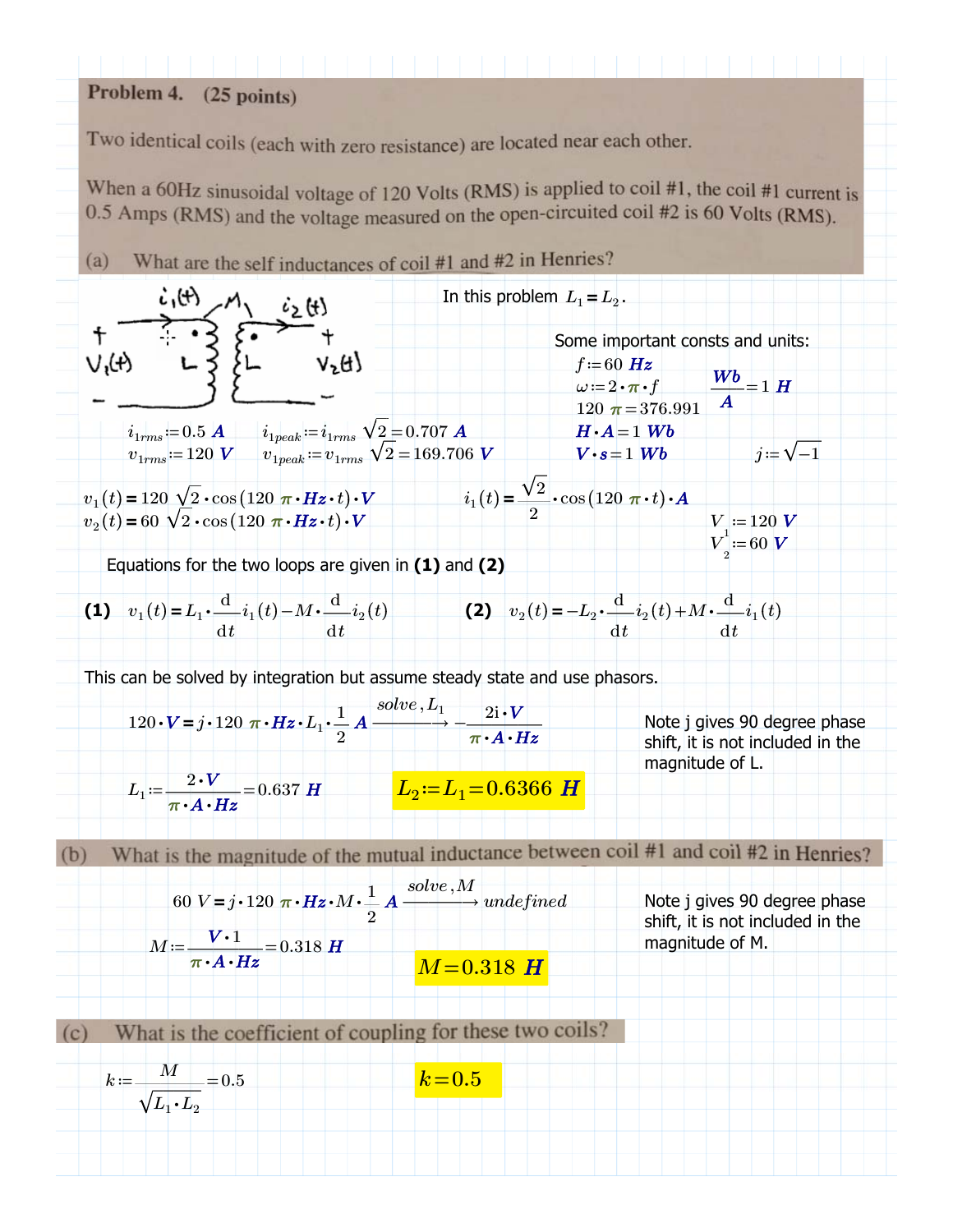What are the current magnitudes in coil #1 and #2 if a resistive load of 10 Ohms is placed  $(d)$ across coil #2 while the given voltage is applied across coil #1?

When the load is added to the secondary side, there are two loops, two equations, two unknowns.

$$
v_1(t) = L_1 \cdot \frac{d}{dt} i_1(t) - M \cdot \frac{d}{dt} i_2(t)
$$
  

$$
v_2(t) = -L_2 \cdot \frac{d}{dt} i_2(t) + M \cdot \frac{d}{dt} i_1(t)
$$
 Due to the load  $v_2(t) = i_2(t) \cdot R$ 

 $120 \pi \cdot L_1 = 240 \text{ H}$  $V_1 = j \cdot 120 \pi \cdot L_1 \cdot I_1 - j \cdot 120 \pi \cdot M \cdot I_2$ <br>  $I_2 \cdot 10 = -j \cdot 120 \pi \cdot L_2 \cdot I_2 + j \cdot 120 \pi \cdot M \cdot I_1$ <br>
120  $\pi \cdot M = 120$  *H*  $I_2 \cdot 10 = -j \cdot 120 \pi \cdot L_2 \cdot I_2 + j \cdot 120 \pi \cdot M \cdot I_1$ 

$$
120 = 240 I1 - 120 \cdot I2
$$
  
(1)  
0 = 120 \cdot I<sub>1</sub> - 240 \cdot I<sub>2</sub> - 10 I<sub>2</sub> (2)

 $I_{matrix} := \text{rref}\begin{pmatrix} 240 & -120 & 120 \\ 120 & -250 & 0 \end{pmatrix}$ 240 −120 120  $120 - 250 = 0$ ⎡ ⎢⎣ ⎤ ⎥⎦ ⎞ ⎟⎠ 1 0 0.658 0 1 0.316 ⎡ ⎢⎣ ⎤ i

$$
I\!:=\!\text{submatrix}\left(I_{matrix},1\,,2\,,3\,,3\right)\boldsymbol{\cdot} \boldsymbol{A}\!=\!\!\begin{bmatrix} 0.658\\ 0.316 \end{bmatrix}\boldsymbol{A}
$$

$$
I_{1} = 0.658 \text{ A} \qquad I_{2} = 0.316 \text{ A}
$$

See the next 3 pages for an alternate approach. **But note the solutions are the same!** See the models below. Can you spot the difference?

$$
+\n\begin{array}{c}\n\overbrace{\phantom{0}}^{i,(t)} \\
+ \\
\overbrace{\phantom{0}}^{i,(t)} \\
- \\
-\n\end{array}\n\qquad\n\begin{array}{c}\n\overbrace{\phantom{0}}^{i,(t)} \\
+ \\
-\overbrace{\phantom{0}}^{i,(t)} \\
-\n\end{array}\n\qquad\n\begin{array}{c}\n\overbrace{\phantom{0}}^{i,(t)} \\
+ \\
-\overbrace{\phantom{0}}^{i,(t)} \\
-\n\end{array}
$$

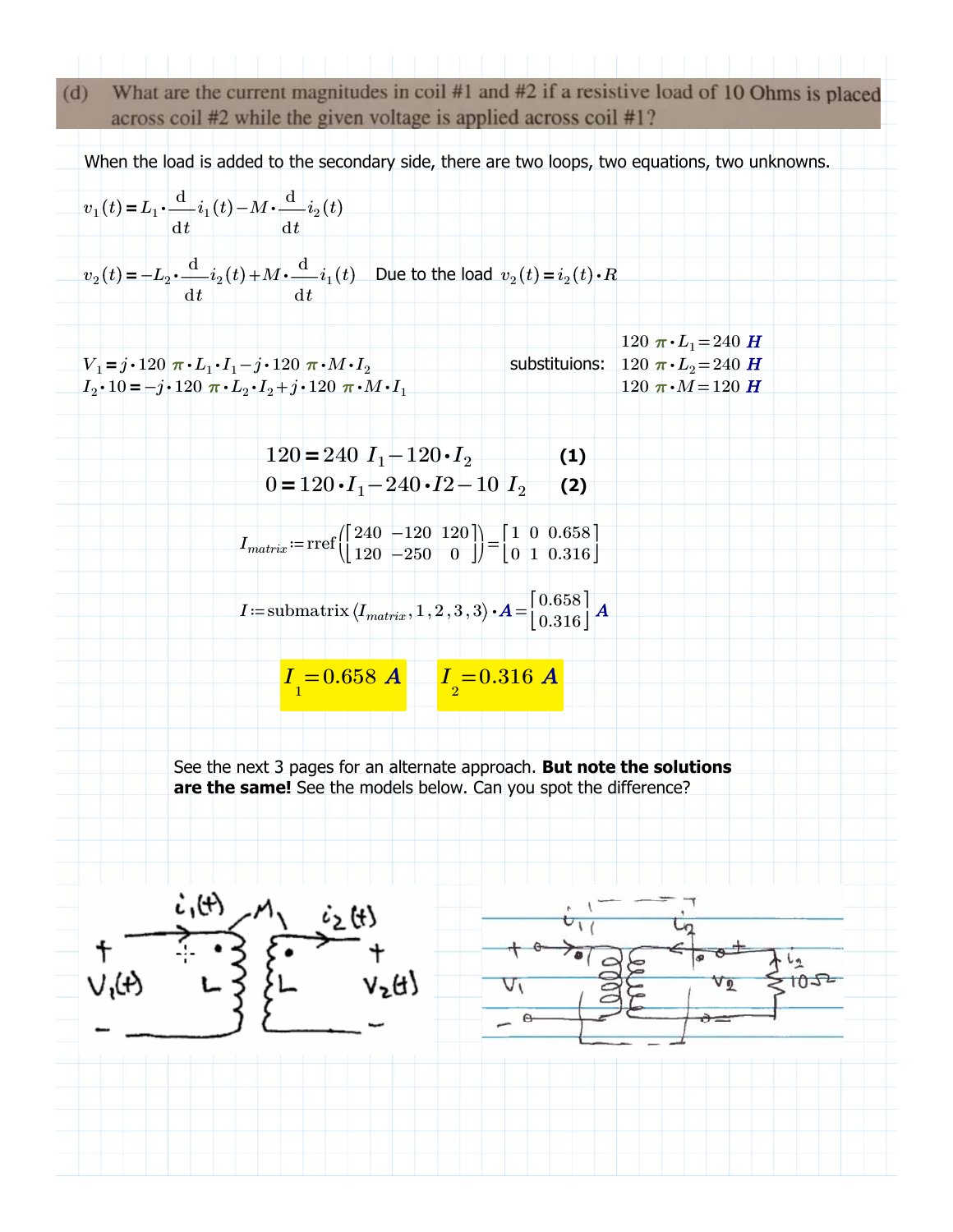4  $\frac{1}{\sqrt{2}}$  $^{\circ}$  +  $\alpha$  $V_{12}120 V$  (rms)  $1 = 0.5$  f  $(rms)$  $V_2 - 60$  V  $V_1 = L_1 \frac{d_1 i_1}{d x} + \frac{M d_1 i_2}{d x}$  $\frac{V_2 = Mdi_1 + L_2di_2}{dt}$  $winding$  2 open circuit =>  $\frac{v_{111}v_{11}}{\sqrt{1-\frac{1}{2}+1}\frac{d^{2}v_{11}}{dv^{2}}}}$  $\mathcal{L}$ phasors  $\overline{v_1} = \overline{j\omega L_1} \overline{L_1}$ took magnitu  $\frac{120}{2n\times60\times0.5}$  $L_1 = \frac{V_1}{i \omega I_1}$  $\frac{1}{2}$  $L_1 = 0.6366$  H  $L_2 = 0.6366$  H  $L_1 = L_2$  because the coils are identical.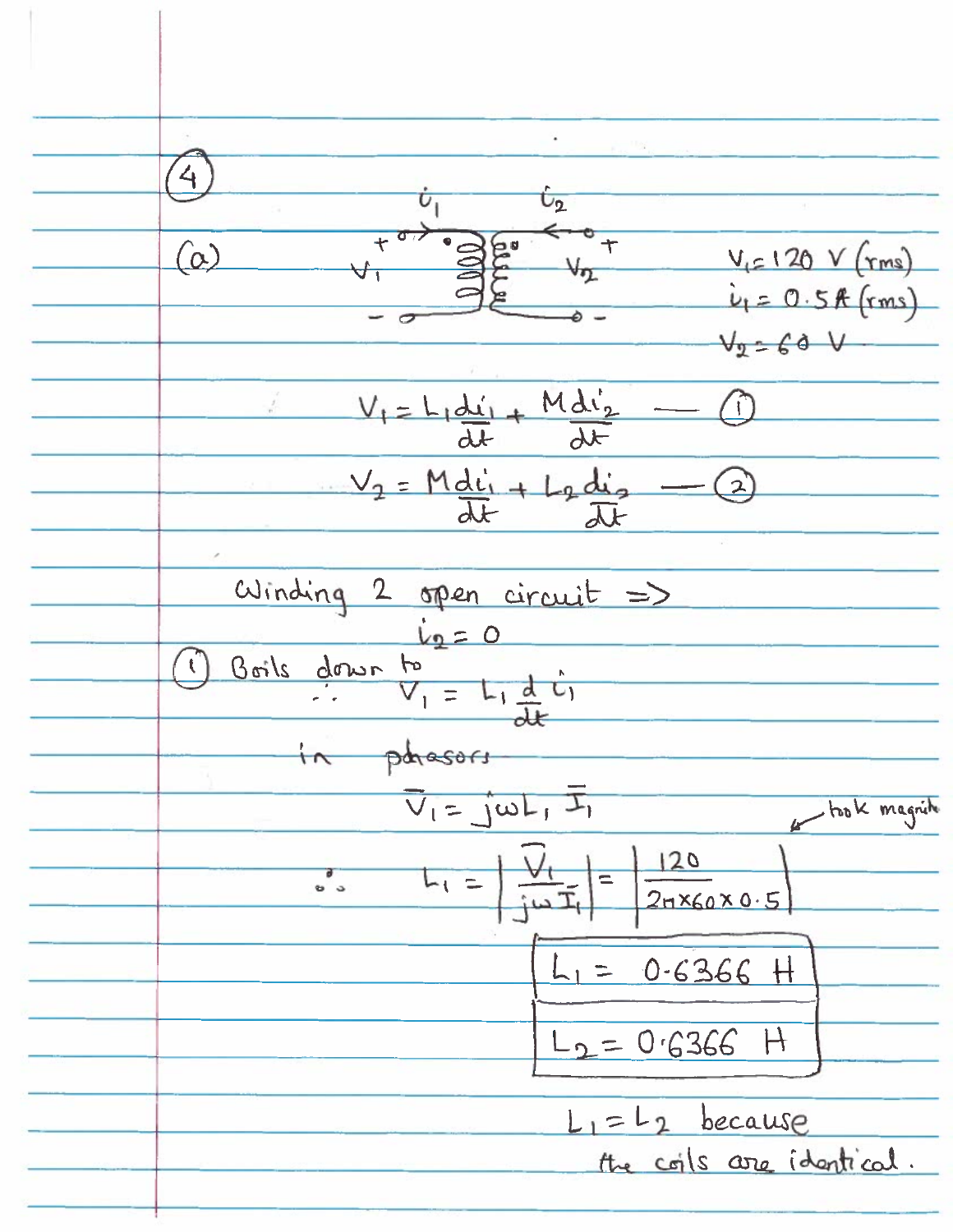$(b)$ 2) Boils down to.  $V_2 = M \frac{d\dot{u}}{dt}$ as winding 2 is In. Phaser form **BOOT**  $V_1 = j \omega M \overline{\pm}$  $V_{2}$  $60$  $M =$ Boj2 7X60 X 0.5  $\frac{1}{1} \omega \overline{1}$  $M = 0.318 H$ (c) Coefficient of coupling,  $K = M$  0.318  $0.6366 \times 0.6366$  $k = 0.5$